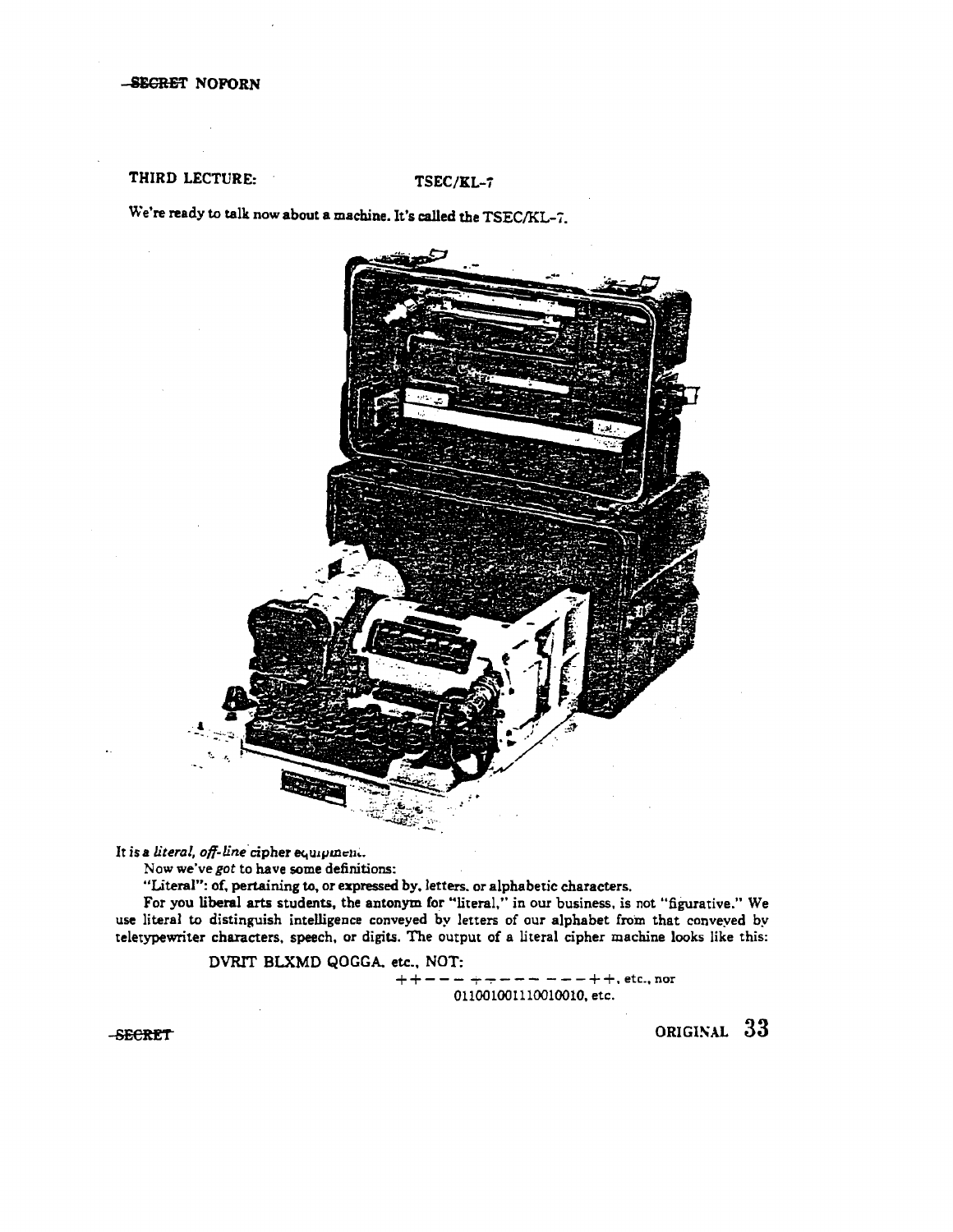### -SECRET-NOFORN

(However, when the communicator gets hold of the output, he may convert it to Morse code, or tele-<br>typewriter characters to facilitate its transmission.)

Experiment characters to facilitate its *transmission.*)<br>
Off-line" is the term we use to mean that the mon path; be it a wire line or a radio transmitt<br>
cetor who sends it *after* the whole encryption is a OB-line" ia the term we uae to mean that the machine is not connected directly to the transn path; be it a wire line or a radio transmitter. The cipher message is *handed* to a communicator who sends it *after* the whole encryption is complete, when he has time and a free circuit to reach the addressee. The opposite term is "on-line" and in this. case the cipher machine is hooked directly into the transmission medium, a receiving cipher machine is hooked in at the distant end, and encryption. transmission, and decryption are performed simultaneously.

"TSEC/KL-7": I'm still trying to put off a full massage of this nomenclature business as long as possible; but let me make a beginning because this is the first really formidable set of hieroglyphics I have used on you, and you out to be aware that it is fairly systematic and formalized.

TSEC/KL-7 is the short title for the machine. The long or spelled out title is: "Electromechanical Literal Cipher Machine." TSEC is an abbreviation for Telecommunications Security which in turn is a full formal expansion of the term "Communications Security" or "COMSEC." There are only two important things you need remember about the signification of "TSEC"-one is that the item· you see it attached to has *something* to do with securing U.S. communications: the other is that if it appears as the *first* designator of a short title, it refers to a *u:hole* machine; so TSEC/KL-7 is the whole hunk of hardware. If "TSEC" appears *after* some other characters in a short title, it means that the item referred to is only a component or part of a whole machine: so "KLB-7/TSEC" on the chassis, refers only to the base unit of this machine, less other removable components. The "K" in "KL-7" means, quite arbitrarily, that the item has to do with basic cryptographic processes, the actual conversion of something intelligible into encrypted form. If there were an "H" there instead, it would mean that the item merely facilitates the processing rather than actually doing it; the equipment is an *ancillary* or aid to the basic process, but does not do the encryption process itself. We have something, in fact, called the "HL-1" which permits direct decryption of text in teleypewriter rather than literal form with a KL-7.

The "L" stands for "literal" which I've already explained: all the machines which produce cipher text in the form of letters of the alphabet carry the designator "KL" unless they are merely ancillary. in which case they are called "HL." You'll find a brief run down of the scheme in KAG-1/

here is one more thing about these short titles: in common usage around here, we tend to strip them down to their very nub, and we usually refer to this machine as the KL-7. We used to refer to it merely as "the 7" but now there's a KW-7 as well, so we can't do that any more. We have a rule in correspondence, by the way; that is that we use the full short title the first time we mention a machine, and may abbreviate references to it thereafter unless there's a possible ambiguity.

The KL-7 is probably the last major *electromechanical* cipher machine that will see extensive use in U.S. communications. There is a fancier, heavier, more ezpensive version of it called the KL-47 used almost exclusively by our Navy. I'll say no more about it except to let you know that it exists and is *cryptographically* identical with the KL-7-that is, they can intercommunicate (a sure sign of cryptographic compatibility). From mid-World War II until the mid-fifties, there were quite a number of cipher machines that would process literal text or teletypewriter text and used the principles from which the KL-7 evolved. They had a great variety of names and applications depending on whether they were built by the Army or Navy or the British, or by the Armed Forces Security Agency, NSA's predecessor. Cataloguing their names and trying to recall where and how ehese systems were used is a favorite pastime of the old-timers around here who like to reminisce. Most of them have by now been melted to scrap or are quietly corroding in about 2,000 fathoms of salt water. (The machine, not the old-timers.) The basic principle that they used involves electrical commutators called *rotors* to form a fabulous and ever-changing set of electrical paths-a labyrinth or maze-through which electrical pulses could Bow.

 $34$   $-$  secret-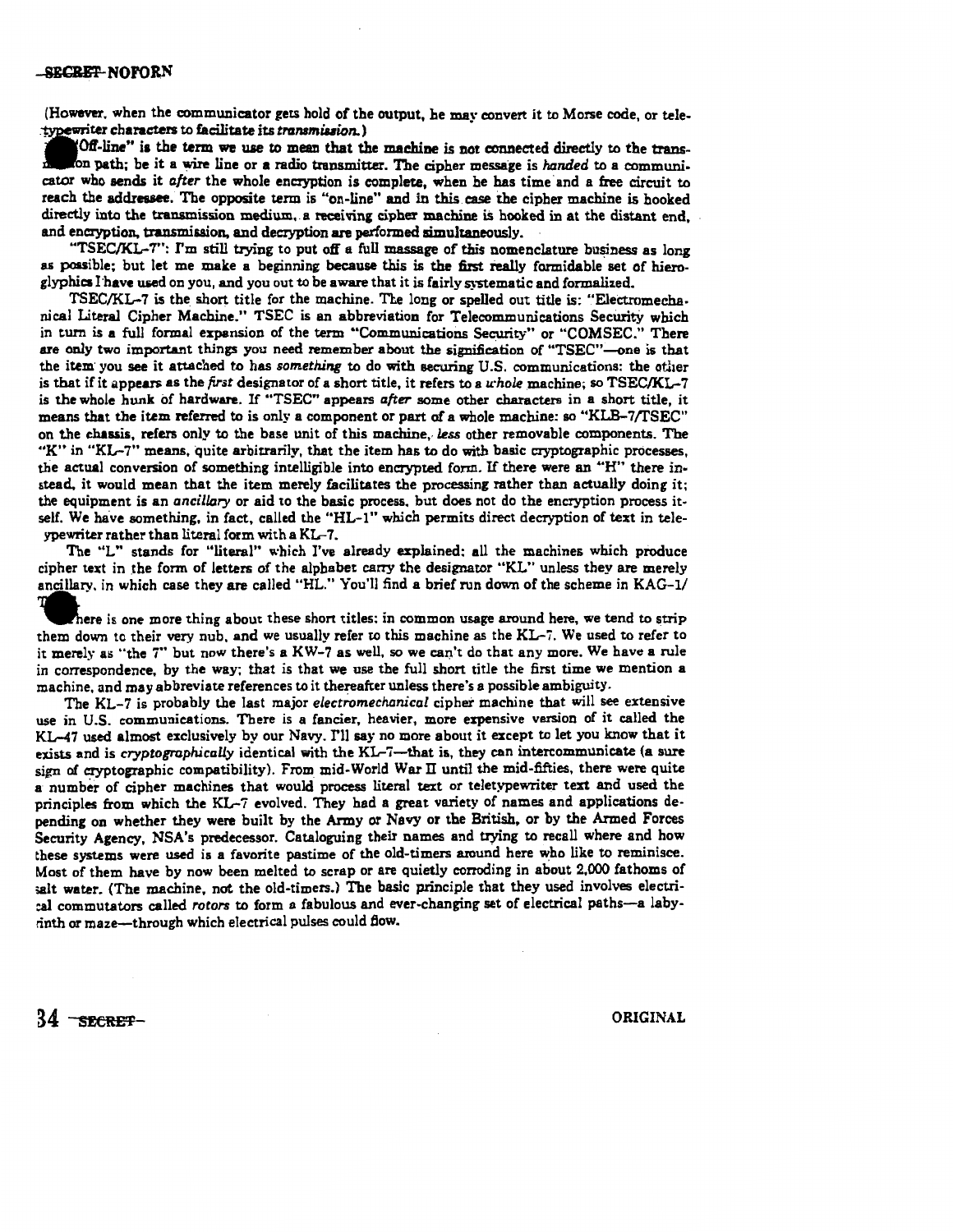$\mathcal{L}_{\mathcal{L}}$ 

SIMPLE THREE - ROTOR MAZE



5- POINT ROTORS

 $\label{eq:2.1} \frac{1}{\sqrt{2}}\left(\frac{1}{\sqrt{2}}\right)^{2} \left(\frac{1}{\sqrt{2}}\right)^{2} \left(\frac{1}{\sqrt{2}}\right)^{2} \left(\frac{1}{\sqrt{2}}\right)^{2} \left(\frac{1}{\sqrt{2}}\right)^{2} \left(\frac{1}{\sqrt{2}}\right)^{2} \left(\frac{1}{\sqrt{2}}\right)^{2} \left(\frac{1}{\sqrt{2}}\right)^{2} \left(\frac{1}{\sqrt{2}}\right)^{2} \left(\frac{1}{\sqrt{2}}\right)^{2} \left(\frac{1}{\sqrt{2}}\right)^{2} \left(\$ 

 $\mathcal{L}^{\text{max}}_{\text{max}}$ 

original 35

-SECRET-

 $\sim 10^{-10}$ 

 $\sim 10^{11}$  km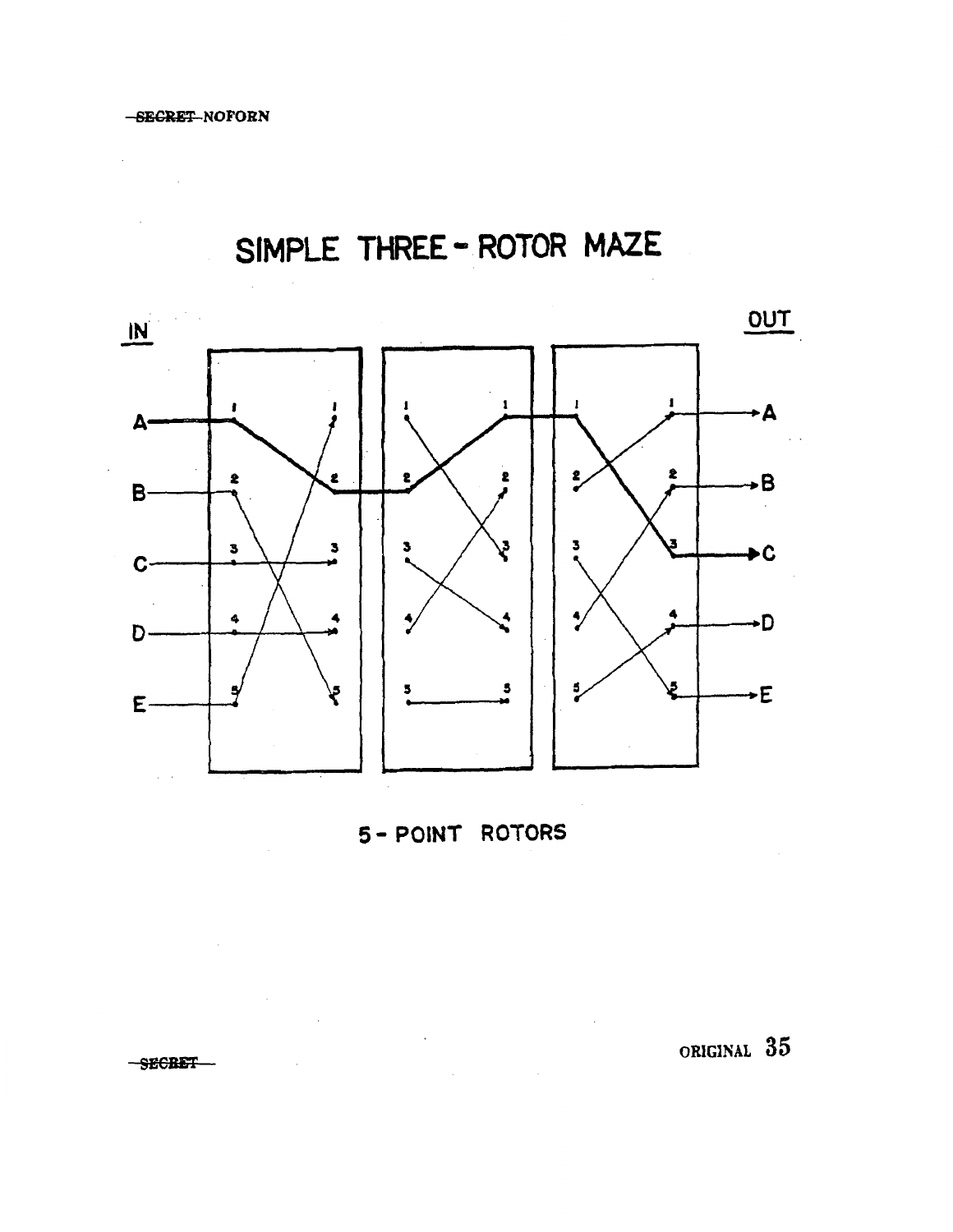### SECRET NOFORN

The security of these systems derived from the fact that these rotors could be placed in any of a number of positions, and could be aligned and moved in many different ways. With some reasonable bank of these rotors, say 5, they could be set up each day, *according to a* key *list* in any of 5 arrangements, and rotated to any of 26' starting positions; so that any one of millions and millions of &tarting points were possible, but only one would permit successful decryption. Of course, the people you were sending the message to would have to know what that starting position was. So, the sender would *indicate* this starting point to his addressee through the use of what we call an *indicator system*. A number of such systems for telling the distant end where you had chosen to start were contrived. Some of them involved a separate little device designed exclusively for that purpose; some used what amounted to a one-time pad which listed a series of starting points for each holder, but by the time KL-7 came along, it was clear that the only efficient indicator system had to make use of the KL-7 itself so that users were not burdened with two sets of materials to operate one machine.

The rotors are called "variables"; each contains random wiring that can be changed from time to time (but not very often). We keep the same wirings for from l to 3 years in KL-7 rotors sets. Because the security of the system is not greatly dependent on the frequent changes of the rotor wirings, we call them "secondary variables." The *primary uariables* are the things changed each day according to the key list-these are changes in how each rotor is put together or *assembled* each day and which position in the maze each rotor takes.

The *motion* of the rotors is important to the security of any system of this type. Various rotors have to move in unpredictable fashion; and in fact, at least two and up to seven of the KL-7 rotors move after each individual letter is enciphered. If none of the rotors moved, but just sat there letter after letter, the old bugaboo, monoalphabetic substitution would result, for example, if "A" hit the path that came out "X" the first time, that same path would be there each subsequent time the A key was struck, and X would always result.

So a number of schemes were used to control the motion of various rotor machines. The most ..ecret and high echelon rotor machine of World War II bad enciphered motion with a whole bank of tors in it whose only purpose was to move another maze through which encryption took place in a ,ndom fashion. Another scheme was to use a kind of clock or metering mechanism which would direct one rotor to move every time, another every 26 times, another every 676 times, another every

time some other rotor did not move. and so forth.

In the case of the KL-7, notched motion was decided on. According to very complicated rules. the presence or absence of one of these notches on a given rotor will determine whether some other rotor or combination of rotors will move. It's not important for you to understand these schemes, except conceptually, in this particular course. I've dwelt on them because, later on when I cover the strengths and weaknesses of current systems, I'm going to have to refer back to this business of indicators, variables, and rotor motion in the KL-7, because they are involved in some attacks on this system of which we had little idea when we built the machine.

There are some more terms about the principles of the KL-7 with which you ought to be familiar because you are apt to run across them in discussing it and other similar systems. So far, I have described the principle merely as one involving rotors. The effect of these rotors is to provide a meana for *permuting* plain language letters to cipher equivalents:

| PLAIN<br>А | <b>CIPHER</b><br>x |
|------------|--------------------|
| в<br>ł     | Q                  |
| С          | E                  |
| D          | J                  |

With each setting of the rotors, we have generated a new substitution alphabet for all our possible nlaintext letters; every plaintext letter has a different and unique cipher equivalent. This, concep-.Jly,. is what the cryptographers are talking about when they refer to alphabet generators, or to

6 SECRET.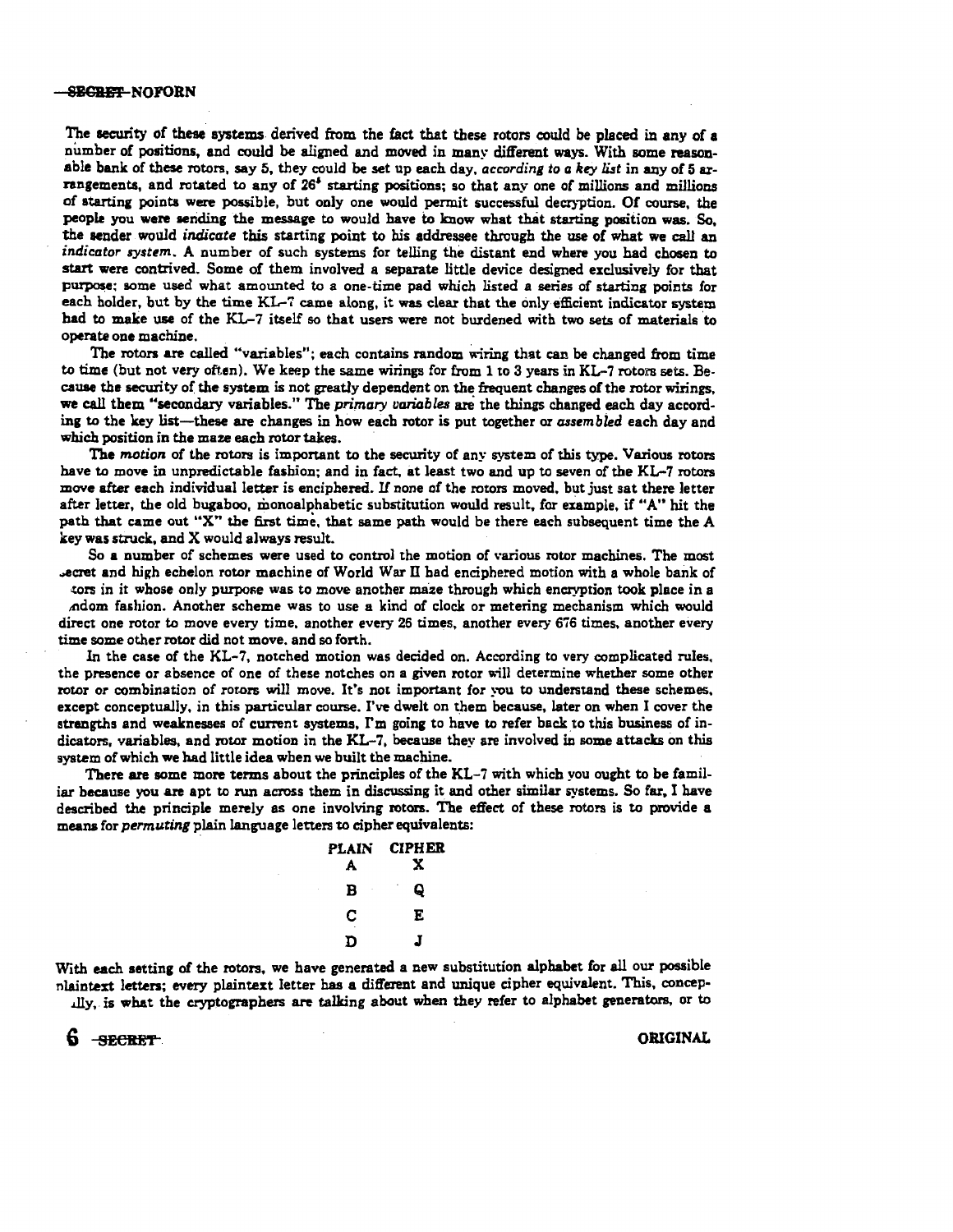## -SECRET NOFORN

permuting rotors, or a permuting maze. Since the maze is set up in a new configuration, i.e., the rotors step; with each letter enciphered, we have in effect a little *orni-time* substitution alphabet for each process. I'm not going to go much deeper into the details of this system, even in this quasitechnical fashion. I suppose, though, I ought to point out how decipherment is performed. Simple. Turn a switch and the letters struck on the keyboard go through the maze backwards. If the receiver has started in the same place as the sender, he will have an identical initial maze, and his machine will step to successively identical mazes because his machine contains the same variables and their random motion is a controlled one governed by identical things-in the case of the KL-7, the particular patterns of notches and no-notches on the periphery of each rotor.

The KL-7 was introduced into widespread U.S. and NATO use in 1955. Today it seems a rather clumsy and obsolescent machine to us because of what we can now achieve through pure electronic computer-like techniques. There is a limit to how complicated and fast you can make a machine which depends on physical mechanical motion of a lot of parts for its essential activities. We may have approached that limit with the KL-7 and, I suspect, tried *to* exceed it with one of its contemporary machines, the KW-9 with which we tried, using rotors, to encrypt teletypewriter traffic at speeds up to 100 words a minute. So a good part of our early and continuing problems with the  $KL-7$ were mecbanicaJ/maintenance problems keeping the stepping mechanism and printing mechanism in order; keeping the literally hundreds of electrical contacts clean-one pulse may have to travel through as many as 80 such contacts to effect the encipherment of a single letter.

But don't underrate this little machine. With all its troubles, it is still passing thousands of groups of live operational traffic daily. It's resistance to cryptanalysis remains very high and it's useful life will reach well into the 70's. It remains, in my judgment, the best literal cipher machine in the world and we and NATO now have something like 21.000 of them.

Let me touch on some of its advertised features. It was our first machine designed to serve very large nets which could stand matched plain and cipher text. For the first time, the man in the cryptocenter could take a message and simply type it into the machine as written, without changing the spacing between words, or cutting the message in half and sending the last part first. and without having to paraphrase the message text before it was released. It was the first machine in which transmission of the indicator was a straightforward matter of sending out the letters lined upon the machine in the clear (a procedure which we abandoned about 1962 in the face of advancing cryptanalysis). It was the first relatively lightweight and secure electrieal cipher machine with a keyboard-relatively light: by that I mean around 30 pounds, vs. about 90 pounds for its predecessors. It was the first equipment that could run off a jeep battery as well as 110 or 220 volt power. It was the first equipment that could encrypt both digits and letters without a clumsy adaptor-I ought to point out to you though, that the equipment turned out to be overdesigned in that respect. Numbers are so critical in typical military texts that the garble of any digit in them may cause real havoc-so, almost always, numbers are spelled out rather than put in upper case by KL-7 operators. It was the first machine designed to permit the ready removal of the classified components for secure storage so the whole thing did not need guarding or chucking in a safe. Finally, the rotors designed for it were the first that could be easily rewired by manually plugging their connections to new positions. All previous rotors had fixed, soldered wires so that changing their patterns was a slower and most costly process.

In 1966 we had about 25,000 of these KL-7 machines. Where were they used and for what? As some of you may know, we keep fairly careful records on the usage of most of our systems: each user provides a monthly Encrypted Traffic Report (or ETR in our jargon) in which he lists the number, length. and classification of messages transmitted. In the case of the KL-7, we found that the highest use was in U.S. Navy networks, nert Army, and last Air Force. ·

It is quite apparent that large numbers of these equipments are rarely used; they are held in reserve, for privacy or as back-up for more efficient on-line teletypewriter equipments in most of the centers where teletypewriter service is available. Networks employing KL-7's range in size from *2 to*  2,188 holders; a feature which perhaps I have not sufficiently stressed. Until quite recently, there

-secret original  $37$